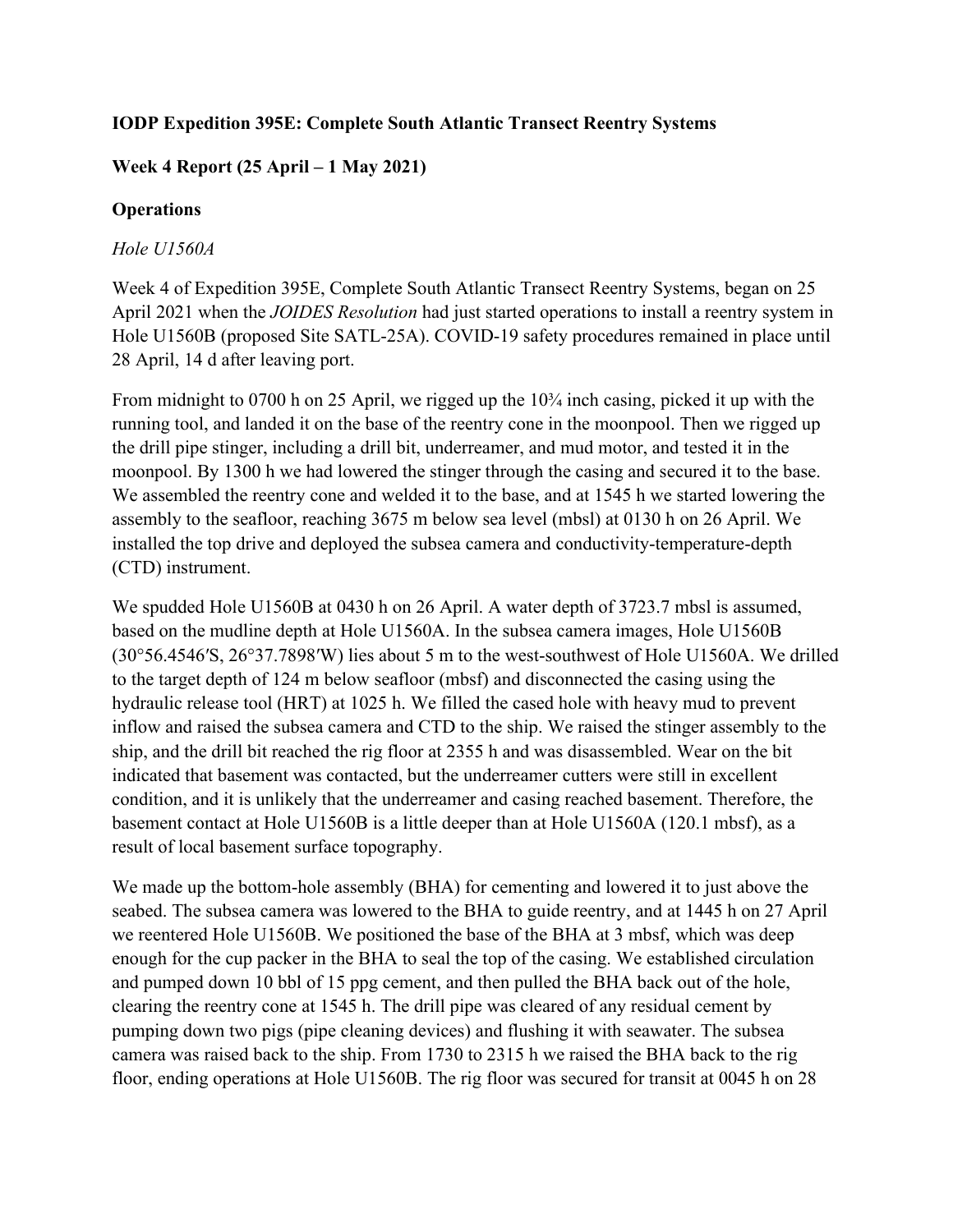April. We raised the thrusters and started the sea passage at 0124 h on 28 April, ending operations at Site U1560.

On 26 April, the South Atlantic Transect Expedition 390 and 393 Co-Chief Scientists, Expedition Project Managers, and Operations Superintendent met to discuss how best to use the remaining operations time on Expedition 395E, given that the *JOIDES Resolution* departed from Cape Town four days later than originally scheduled. We decided to defer operations at proposed Site SATL-33B, which was originally planned to be the second site of Expedition 395E. Instead, Site SATL-33B operations will take place during Expedition 390 or 393. It was decided that the next hole of Expedition 395E will be Hole U1557D, where Expedition 390C had installed a reentry system including 60 m of 16 inch casing in November 2020. Expedition 395E will complete installation of the casing down to basement in Hole U1557D.

# *Transit to Site U1557*

The ship transited 502 nmi to Site U1557 (proposed Site SATL-56A) in 44 h at an average speed of 11.4 kt. COVID-19 safety protocols were lifted on 29 April because it had been 14 d since the *JOIDES Resolution* left port.

# *Hole U1557D*

We arrived at Site U1557D at 2130 h on 29 April. The thrusters were lowered and the ship switched to dynamic-positioning (DP) mode at 2215 h. The plan was to deepen Hole U1557D from the existing 16 inch casing depth (60 mbsf) down to 10 m into basement, in preparation for installing the next casing string in a separate run. We used this two-stage method because the water depth (5010.7 mbsl) and casing depth  $(-573 \text{ m})$  at Site U1557 meant that the mud motor stinger assembly, used at Hole U1560B, would be too heavy to deploy safely here.

The 14¾ inch drilling BHA was assembled at 0230 h on 30 April, and we ran it down to 4980 mbsl by 1100 h. We then deployed the subsea camera and CTD instrument. This confirmed that the upgrade to the fiber-optic pigtail connection that had been made during the port call was successful (the connection had failed in these water depths during Expedition 390C). From 1230 to 1430 h we slipped and cut drilling line as part of regular maintenance. We picked up the top drive and reentered Hole U1557D at 1600 h, retrieved the subsea camera and CTD instrument, and brought them back on board at 1815 h. At 1830 h we started lowering the BHA into the cased part of the existing hole, taking weight at 60 mbsf at 1930 h. Drilling of the 14¾ inch hole commenced and continued for the remainder of 30April and through the next day. Drilling reached 500.6 mbsf by midnight on 1 May.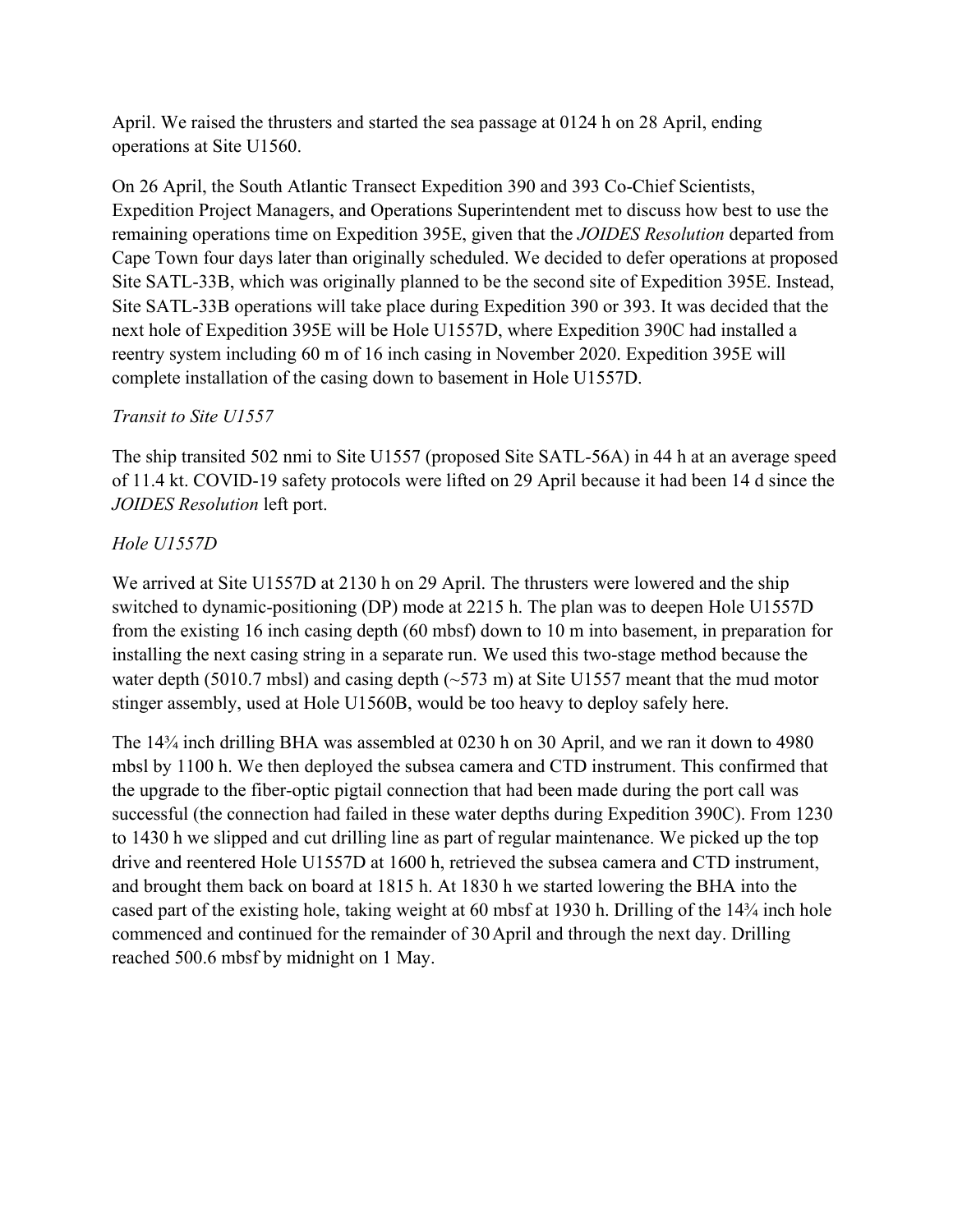#### **Science Results**

The remaining geochemical and X-ray diffraction (XRD) measurements on samples from Hole U1560A were completed. Core description and any further sampling will take place on South Atlantic Transect Expedition 390 or 393.

#### **Outreach**

No onboard Outreach Officer is sailing during Expedition 395E. Social media posts were made via the JR Facebook [\(https://www.facebook.com/joidesresolution\)](https://www.facebook.com/joidesresolution) and Twitter [\(https://twitter.com/TheJR\)](https://twitter.com/TheJR) accounts, run by the JRSO technical staff.

### **Technical Support and HSE Activities**

#### *Laboratory Activities*

- Finished measuring cores from Hole U1560A on the tracks. Also completed sample measurements in the Chemistry and XRD Laboratories. Data were transferred to the EPM.
- Deployed the towed magnetometer and collected 3.5 kHz ocean bottom data during the transit to Site U1557.
- Deployed the CTD three times with no issues, with the deepest run at ~4980 mbsl.
- Made a cardboard mock-up of the new X-ray imaging unit, placed it in the planned location in the Core Laboratory, and assessed the feasibility and core flow around this large instrument. Submitted images and comments to the XSCAN team.
- Reviewed Confluence bug list and began addressing issues on the tracks.
- Continued work on the Catwalk vinyl weather doors.
- Prepared and cut split liners for Expedition 395C.
- Started work on a guide for social media and outreach with U.S. Science Support Program and shore staff.

# *IT Support Activities*

- Helped troubleshoot a network connectivity issue with the Dynamic Positioning PC.
- Cleaned up and stabilized the Cleveland server.
- Crowdstrike Falcon Sensor Updates were applied on all servers and workstations.

# *Developer Activities*

- Fixed a problem with the Virtual Photo Table application.
- Fixed broken LORE link.